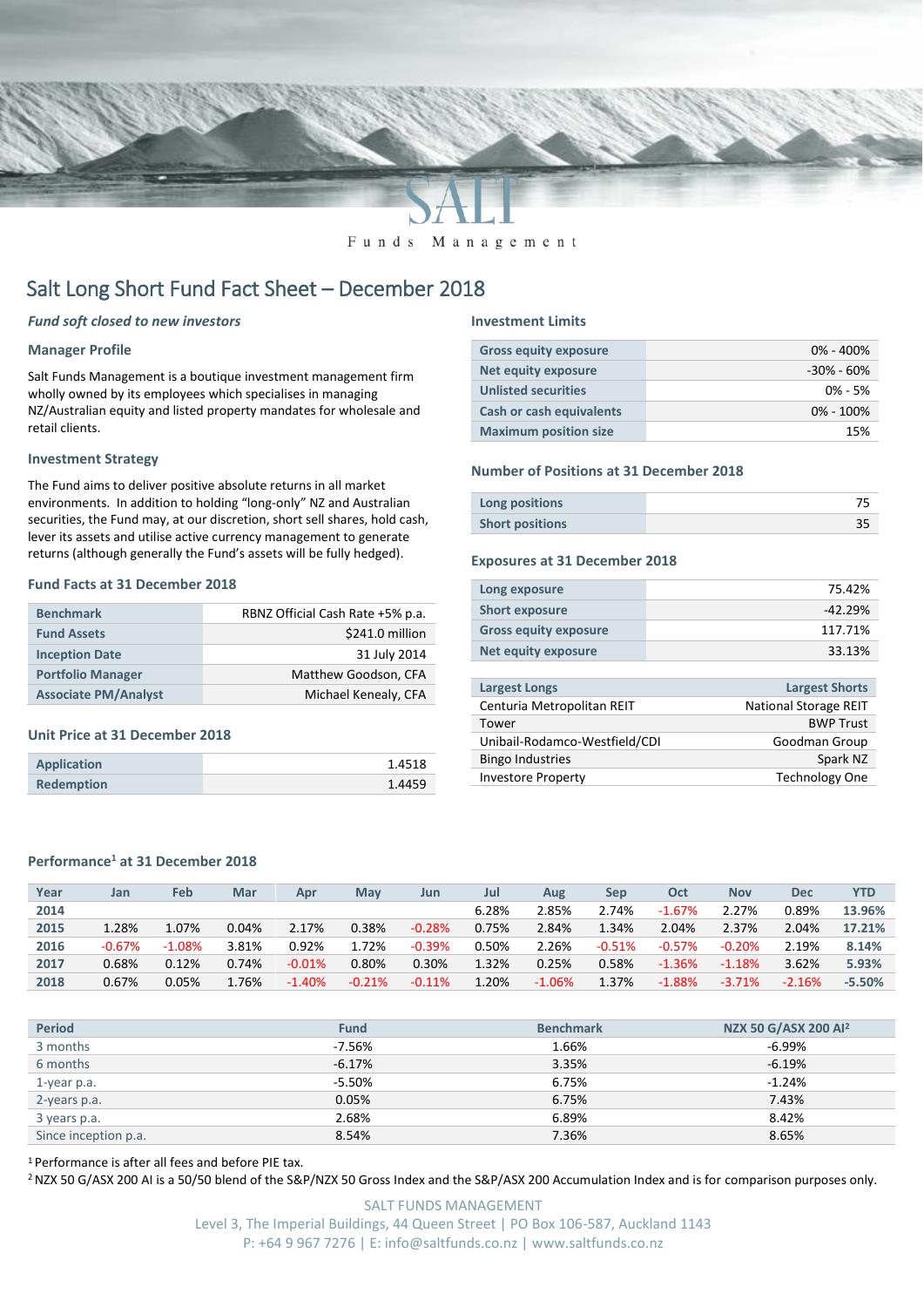Funds Management

# Salt Long Short Fund Fact Sheet December 2018 Page 2 of 6

## **Country Allocation at 31 December 2018 (Gross Equity Exposure) December 2018 Individual Stock Contribution**



## **Fund Commentary**

.

Dear Fellow Investor,

The Fund finished 2018 with another weak month, returning -2.16% after all fees and expenses in December. This return compared to the S&P/NZX 50 Gross Index return of -0.14% and the Australian S&P/ASX 200 Accumulation Index decline of -0.12%. The S&P 500 Index fell by -9.2%. Equity markets remained extraordinarily volatile around the world both between days and during days, with the apex of this volatility perhaps being seen in the S&P 500 Index on Dec 26, which experienced a 5.1% move over the course of the day. These are not normal times.

The Fund has fared well during previous market sell-offs but this time around our reliance on valuation as a defence mechanism was ineffective, our sectoral positioning has not worked yet and we stood on several "land-mines" during the quarter, with one more left-field hit occurring in the December month. These were not offset by the usual handful of major winners.

The only market sector that really rose in the period was very expensive defensives as investors flocked to safety irrespective of price. We became increasingly net short this area on a valuation view. This is why the NZ market held up relatively well compared to most markets globally. A slight sell-off late month in these stocks actually saw the Fund lift by around 1% off its lows. Contrastingly, cyclical equities were brutally discarded as fears gathered about their earnings outlook. We built longs in a number of higher quality names in this broad segment. This caused considerable short-term pain but we obviously like the prospects for longer term gain. Oddly, commodity stocks held up relatively well despite a plethora of signs that China is slowing sharply and we used this to build our shorts in this area.

Since inception on 30 June 2014, the Fund has now returned +44.6% after all fees and expenses, with thirty-four of the fifty-four months having had positive returns. While our overall volatility



remains low and our correlation to extraordinary equity markets remains zero, the last two and a half months have clearly been very disappointing.

We have had tough periods before and comfortably recouped the losses in subsequent periods, so we will be striving our utmost to do the same again. We will stick to our simple and historically successful philosophy of seeking to buy companies when they are cheap relative to their free cashflow generation and short sell them when they are expensive and preferably with catalysts that can be identified. In addition, we will continue to seek opportunities that are created by the vicious rotations between different equity market sectors that NZ and especially Australia experience.

Prior to digging into what drove performance during the month, we have used past December newsletters to reflect on what we have seen during the year and what may occur in the year ahead – particularly when our thoughts differ from current market expectations.

One of our key calls as we started 2018 was that economies would reach full capacity, with this generating wage and price inflation and thence higher bond yields. This view was correct for much of the year but reversed sharply in October, which was when our performance travails began. Investors are now rushing out of almost any stock with cyclical characteristics on a view that a sharp economic slowdown is ahead – this applies to the USA, Australia and NZ. Business outlook surveys are relatively weak and a Duke University survey of US CFO's showed that half expect a recession by end-2019 and 82% by end-2020. Conversely, government bond yields have declined and equity investors are buying perceived defensives at almost any price, despite companies' cost of funding being under pressure from expanding credit spreads.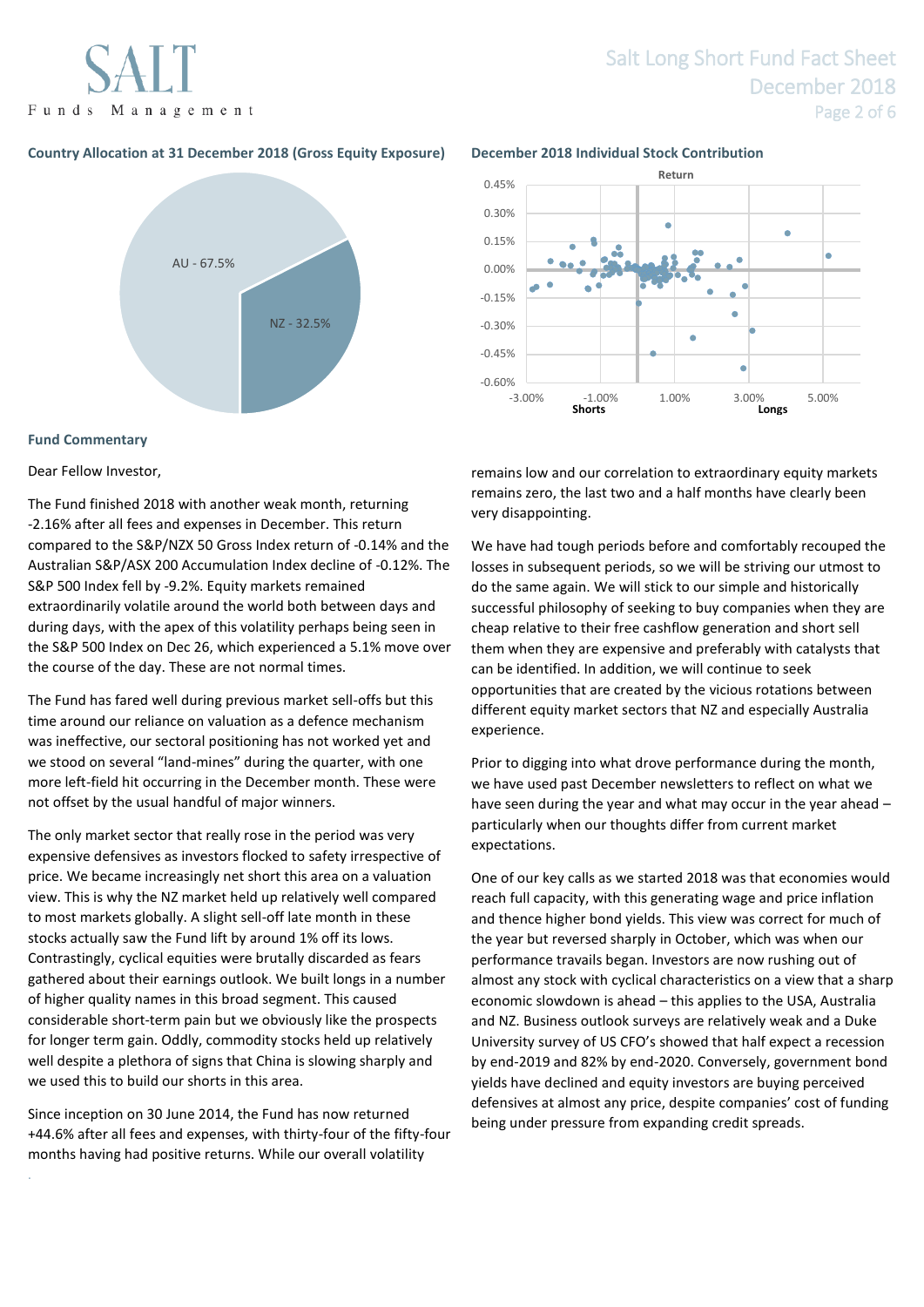Funds Management

The key question for 2019 will be whether this current market view of slowing economic growth and declining inflation/bond yields proves correct. As this piece is being written, Fed Governor Powell sparked a furious rally on 4 Jan by going all wobbly on the likelihood of interest rate increases in 2019 – *"we are listening sensitively to the message that markets are sending."* After reacting like a petulant child to the rate hike in December, the market has clearly interpreted his comments as meaning that the "Fed put" is back in place.

Markets are very focused on slower growth and are assuming that it necessarily implies less inflation. The risk we see is a stagflationary scenario of weaker growth and higher inflation. The US labour market is extremely tight and Deutsche Bank is pointing out that wage inflation has hit 3.1% and is trending up as it takes a record 31 days to fill a job versus a low of 15 days in 2009-10 and a past cyclical peak of 23 days back in 2006. NZ and Australia are less pronounced but the theme is similar as economies run out of capacity after many years of expansion. In addition, oil has just moved from a 12-month high to a 12-month low in a record period of time but this deflationary impulse could easily reverse as Saudi production cuts take effect and shale producers struggle to fund themselves in difficult junk bond markets.

On top of inflation risks, it seems bold to be charging head-long into bond yield proxy equities when expanding US fiscal deficits are requiring record issuance and when the era of QE is largely over. The Fed is shrinking its balance sheet at \$50bn per month (unless they wobble on that), the ECB has finished with its QE programme and Japan's commitment is unclear. We argued through most of last year that this end to QE would lead to higher bond yields and we were correct until being swamped by the massive risk-off trade of the last two months.

Prior to digging into the key swing factors that we see for the year ahead, let's examine the ten factors that we pin-pointed last year. We were largely on the money until the end of October when everything changed.

- 1. "Bond yields will rise globally thanks to Fed QT, ECB tapering and possible BoJ tapering." Correct. US 10-year bond yields rose from 2.39% to a peak of 3.24% in early November before plunging to 2.56% as this piece is being written. Fear has triumphed the realities of quantitative tightening, large fiscal deficits and inflation threats that are still present.
- 2. "Inflation pressures will see the Fed hike by more than the 2-3 times expected by the market."

Correct. The Fed hiked four times although the market now believes that no more hikes will be forthcoming in 2019. However, the logical implications of this call did not work at all as the year progressed. Being long cheap cyclicals that would benefit from improving economies and pricing power versus shorts in expensive defensives and over-priced growth darlings worked moderately well until October but poorly afterwards.

# 3. "The NZD will retest the \$0.63 lows it hit in September 2015."

Correct. We were near enough, with the NZD moving from \$0.74 to a low of \$0.64 and being circa \$0.67 currently. The drivers of a dovish RBNZ versus a hawkish Fed were on the money but the investment implications did not play out, with obvious NZD-sensitive longs such as Scales, Sanford and NZ Refining all delivering negative returns.

4. "Auckland house prices will fall by a further 5% and wider NZ will join in."

Wrong. Auckland was flat and the rest of NZ continued to rise outside of Christchurch. We held a similar view regarding Australia and this worked for the wrong reasons where a significant credit crunch and physical supply response saw prices fall sharply. However, after a sharp run up into September, being short the NZ retirement village sector worked well. Conversely, our large Ingenia long (now largely sold) worked well in Australia thanks to corporate interest.

5. "The crypto bubble will crash."

Correct. Hopefully that's the last we'll hear of the mania. Sadly, we could not find a good way to short it.

- 6. "2018 will be another large year for M&A." Correct. We argued that funding costs and credit spreads will likely rise but the key driver will be the unusually large spread that remains between the valuations of large cap versus small/mid cap companies. We didn't do as well out of this theme as we had hoped but some names such as MYOB and Methven were winners here while we avoided any from the short side.
- 7. "Oil prices will stay above \$60 for much of 2018." Correct. WTI ran from \$57 to a peak of \$75 before plunging to a low of \$42 at year-end. We largely exited in time with very good gains but did take a hit from FAR Limited which made the cardinal sin of drilling a dry hole. We have recently begun to rebuild oil holdings on the view that contracting supply means we are at/near a bottom.
- 8. "The Republicans lose Congress in the 2018 mid-terms and US equities sell off." Correct. However, we were not short enough and the sectoral nature of the sell-off did not meet our expectations.
- 9. "Iron ore and coal have a tough year as China emphasises financial risks over economic growth." Wrong. China did indeed pay lip service to financial risks but despite a sharply slowing economy, iron ore and coal ended up doing far better than base metals. We are even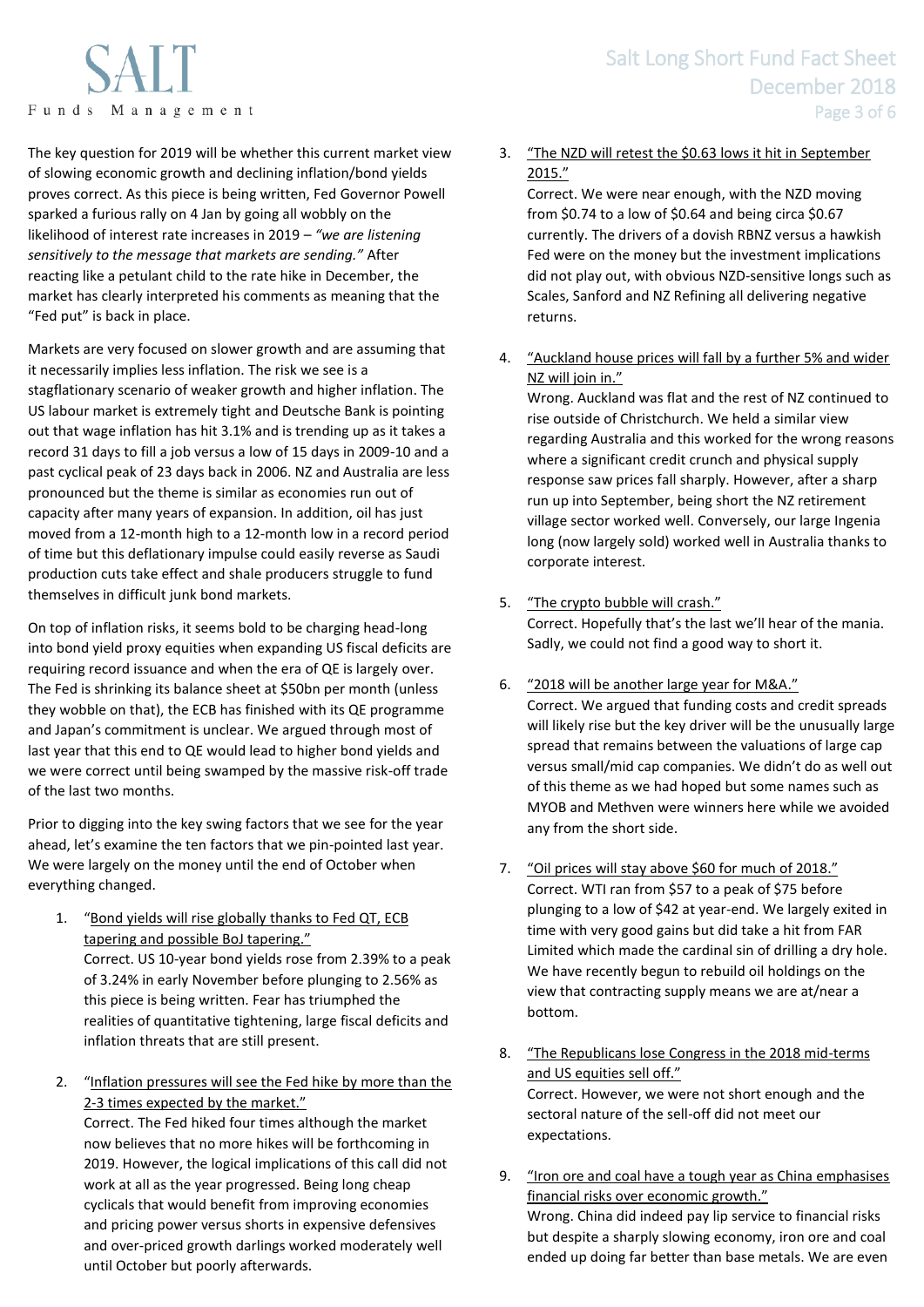

stronger on the view this year as expanding supply meets ebbing demand.

## 10. "ETF's will again have inflows and will cause a shock at some point in 2018." Correct. We navigated the February, and initially the October, sell-offs very well but were caught thereafter.

So overall, we were correct in 8/10 of our macro swing factors but this frustratingly did not translate through to performance as markets reacted to them in a very different manner to our expectations. Conversely, we were correct in 5/8 on 2017 and 7/11 in 2016 but the Fund performed relatively well in both those years. What are the key swing factors that we see for 2019?

1. "Auckland house prices will fall by 5% and wider NZ will flatten out."

This makes a return appearance and perhaps we will finally be right this year as one of the most expensive housing markets in the world begins to crack. Drivers include spill-overs from the bank lending crunch in Australia; anticipation of tighter NZ bank capital requirements; the application of AML legislation to realtors and lawyers for the first time; new restrictions on the use of negative gearing; a likely capital gains tax to be signalled; a ban on foreign buyers; a modest slowdown in immigration; supply continuing to expand, with Australian builders aiding this; and an overestimation of demand where an increase in people per household means not as many houses are needed as thought. To play this, we remain net short NZ retirement village stocks although less so than previously given their sharp falls in the last couple of months.

## 2. "Australian house prices fall by a further 5-10% but the declines abate by year's end."

Signs of current weakness abound as a sharp tightening in bank lending conditions, pre-election uncertainty and a large physical supply response are leading to record low auction clearance rates. CoreLogic data shows the 5-city average price decline in December was a sharp -1.3% and Sydney prices are now -11% from their seasonally adjusted peak, while Melbourne's fall is -7%. Sydney's rental vacancy rate has increased from 2.1% to 3.2% over the last year and rents have fallen by 2.7%. This clearly points to oversupply. Another 10% price fall would be a record decline and our thinking is that strong population growth continues and that an easing in credit conditions and perhaps RBA rate cuts will see a bottom tentatively found towards year-end. APRA has already made modest changes to interest-only lending. Cyclical exposures (both housing and more generally) have performed hideously in the last several months but the equity market will look to sniff out a bottom at some point post-election.

# 3. "Oil prices will test \$60 and likely move to a \$50-60 range for much of the year."

This is similar to last year's view when WTI ran from \$57 to a peak of \$75 before plunging to a low of \$42 at yearend. Despite demand risks, we see this as a very attractive buying opportunity given sharp supply cuts led by Saudi Arabia (who reportedly need an unlikely \$80/bbl to balance their budget), limited OPEC spare capacity and sizeable risks to shale oil supply, much of which is unprofitable at current levels and has to contend with a far less friendly junk bond market for financing. We have recently purchased Woodside and Senex and retain a small FAR holding.

4. "10-year bond yields end the year higher than the current levels of 2.55% in the US, 2.45% in Australia and 2.3% in NZ."

The fear-trade in the last several months has driven investors head-long into bonds and bond-proxy equities. While markets are perhaps correctly fixated on the idea of a sharp cyclical slowdown, they are ignoring that this could be accompanied by inflation. Labour costs are finally rising around the Western world as very low unemployment and skills shortages bite. The sharp fall in oil prices has clearly been helpful but this could just as easily rebound from current levels. An end to QE and extraordinarily loose US fiscal policy will also reverberate.

5. "China's economy continues to slow and this will hit iron ore stocks hard."

China's December PMI was the weakest since 2008, falling from 50.0 to 49.4. Japanese machine tool orders are a great live-time indicator on China and their November reading was -17% YoY. Chinese car sales fell -14% YoY in November and the list goes on. While tentative stimulus measures are being enacted, the room to manoeuvre is constrained by already high levels of debt. While this inevitably means that iron ore demand is falling, Australian and Brazilian supply is expanding and Chinese scrap usage is structurally increasing. In the short term, the likes of Fortescue and Rio Tinto will ebb and flow with the "risk on/risk off" trade but 2019 could be rather difficult for them.

6. "A disorderly no-deal Brexit will not occur." We suspect that logic will prevail in the end after the UK tries everything else first and a deal similar to that currently on the table gets supported after initially being rejected. This will see the GBP rally and remove the risk of a disorderly exit from market pricing. We are long names such as Scales and Australian Vintage Group which have significant exposure to that market.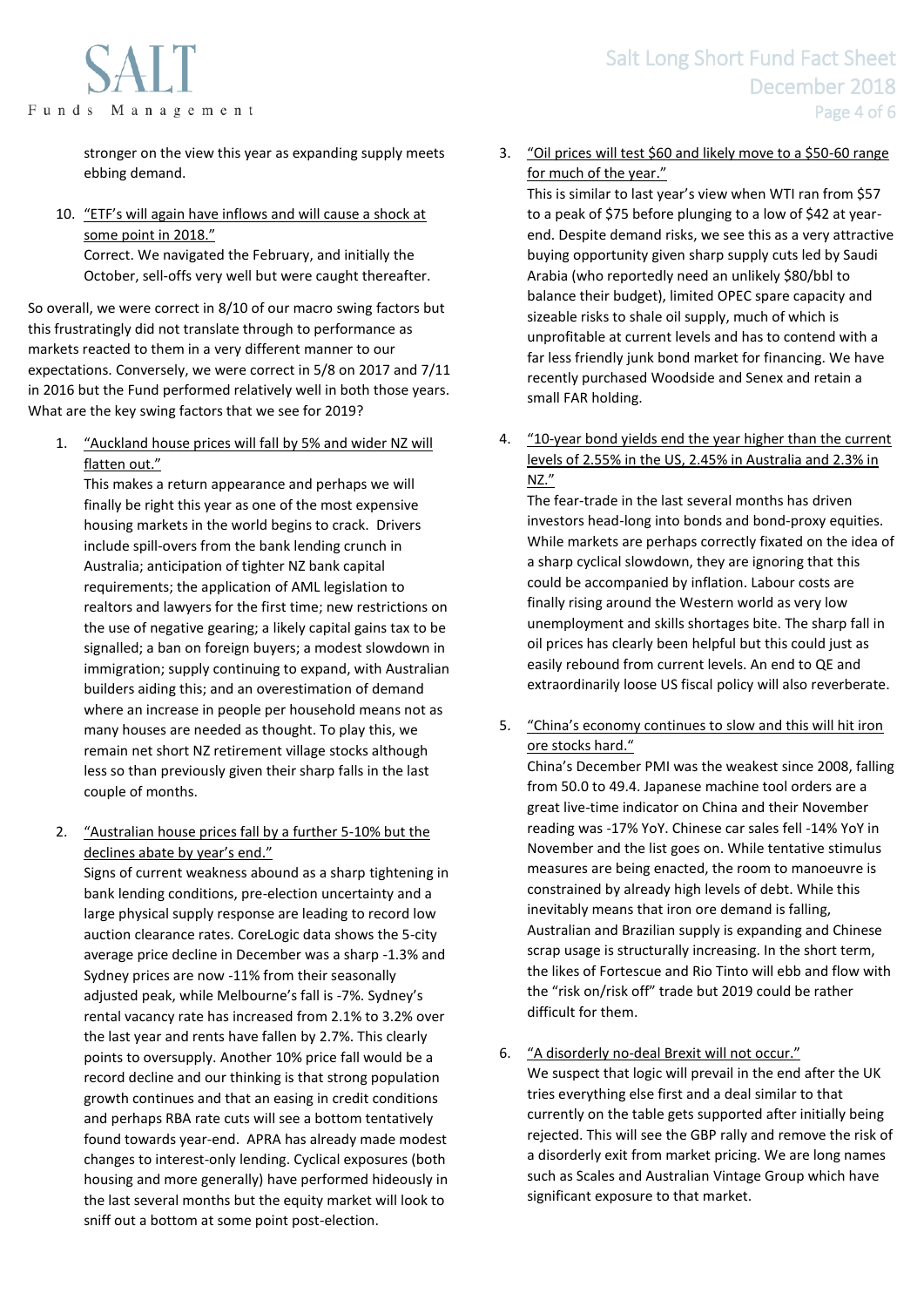7. "Equity style divergence will be far less marked in 2019, making it a stock-pickers' market."

Growth has sharply outperformed value as a style over the last several years and a simplistic contrarian view would be for a sharp snapback in 2019. However, having been burnt on this call last year, it does still feel a year too early for value given earnings risks as economies slow. Value performs best when economies are emerging out of recession. At the same time, while growth has fallen from its end-August extremes, it remains expensive. Obvious defensive stocks have turned into momentum darlings and become very expensive. We suspect that 2019 will be a stock-pickers' market which does not see one style predominate over another.

8. "2019 will see a dearth of IPO's but significant M&A activity."

This will be similar to 2018 and reflects that there continues to be a record divergence between the valuations of large cap stocks versus small to mid-caps. The one caveat is that expanding corporate bond spreads may make large private equity deals (such as the Trade Me takeover) significantly tougher to consummate.

In the short term, we are torn over the direction of markets between the conflicting signs of extreme tactical capitulation versus what could be a very difficult reporting season across the NZ, Australia and the US markets. In particular, firms' outlook statements may disappoint and a raft of earnings downgrades for 2019 seem likely to ensue. We have already seen Apple warn. Investors have not missed this, with the carnage in many cyclical companies occurring in advance of broker downgrades. Our approach has been to try to maintain shorts in those names which remain expensive and to build longs in hard-hit quality names and segments within the broader cyclical universe. A classic example here has been our painful longs in the outdoor advertising companies, Ooh! Media and QMS which are now at 10%+ freecashflow yields and have ongoing structural growth even in the face of cyclical headwinds.

Returning to the performance of the Fund in December, the return of -2.16% was comprised of -2.54% from our longs and +0.46% from our shorts. This shows the degree of damage we endured from the long side as many of our value-based names came under heavy pressure. Our "winners to losers" ratio was a weak 48%, with far more of our longs falling than rising.

The stand-out negative for the Fund was our large long in Bingo Industries (BIN, -16%) which has been under extreme pressure since late October, falling from a \$3.20 high to a \$1.72 low. Two things have happened. Firstly, the ACCC amber light to the Dial-A-Dump acquisition creates risk around the sizeable planned synergies occurring if the deal is blocked and pushes them back in time if it ultimately goes ahead. On the plus side, BIN has raised the equity for D-A-D and in the theoretical scenario that they diverted this into a buyback, it would be more than 50% EPS

accretive at current levels. The second issue is BIN has been caught up in the hatred of all things cyclical, even though residential waste only accounts for a moderate portion of their business. It is clearly unhelpful but the ongoing infrastructure boom matters far more. We sold some BIN near the top and we have rebuilt the position in the weakness, with waste and recycling assets being a "river of gold" on a through the cycle basis.

The second key headwind came from standing on a land-mine via our medium sized holding in IOOF (IFL, -25%). They plunged given unprecedented court action taken by APRA to disqualify key directors and management from running superannuation assets. The issues are historical and it is remarkable that a \$1.6m reimbursement issue from a unit pricing error by an outsourced provider has turned into a potentially company-wrecking debacle. IFL believed they had been in dialogue with APRA and had this issue and several others under control. While we see a reasonable chance that IFL ultimate prevails in Court, the problem for IFL is that this will cause massive reputational damage and it will highly likely prevent the final consummation of the ANZ Wealth acquisition. Given the unforecastable risks, we exited.

The third stand-out problem was the long we built up in the major outdoor advertising operator, Ooh! Media (OML, -21%) which fell despite retaining a key contract following their acquisition of Adshel. We had sold much of our holding in \$5.20 region but it is now back to \$3.40 on full blown cyclical fear. With broadcast TV being in structural decline, we are positive on digital outdoor media structurally growing as it provides a key way to reach a mass audience. Both OML and the similarly punished QMS Media (QMS, -8%) are on free cashflow yields above 10%. We are clearly taking cyclical risk in the short term but even the latest dismal SMI advertising data for November showed that outdoor continues to experience growth.

Number four on our wall of worry was the large long we have built up in Unibail-Rodamco-Westfield (URW, -12%) which was hammered on a mix of general retail fear, ASX index downweighting and a degree of concern about their gearing levels. URW owns a set of extremely high-quality malls across Europe, the UK and the US which are destinational in nature and highly defensive in the context of the obvious industry headwinds. URW is selling property above NTA to address the temporary balance sheet expansion post the Westfield takeover and it offers a yield to a NZ investor of over 10% - remarkable for assets of this nature. URW stands out by some distance in our relative property valuation model.

Winners were fewer in number and of a smaller magnitude. The largest was a modest position in Methven (MVN, +33%) which after years of sitting at the altar finally received a takeover proposal from GWA Group. We think this makes sense all around as MVN has developed a series of highly innovative products but has lacked the distribution networks to sell them at the sorts of margins that should be achievable from scaling off someone else's network.